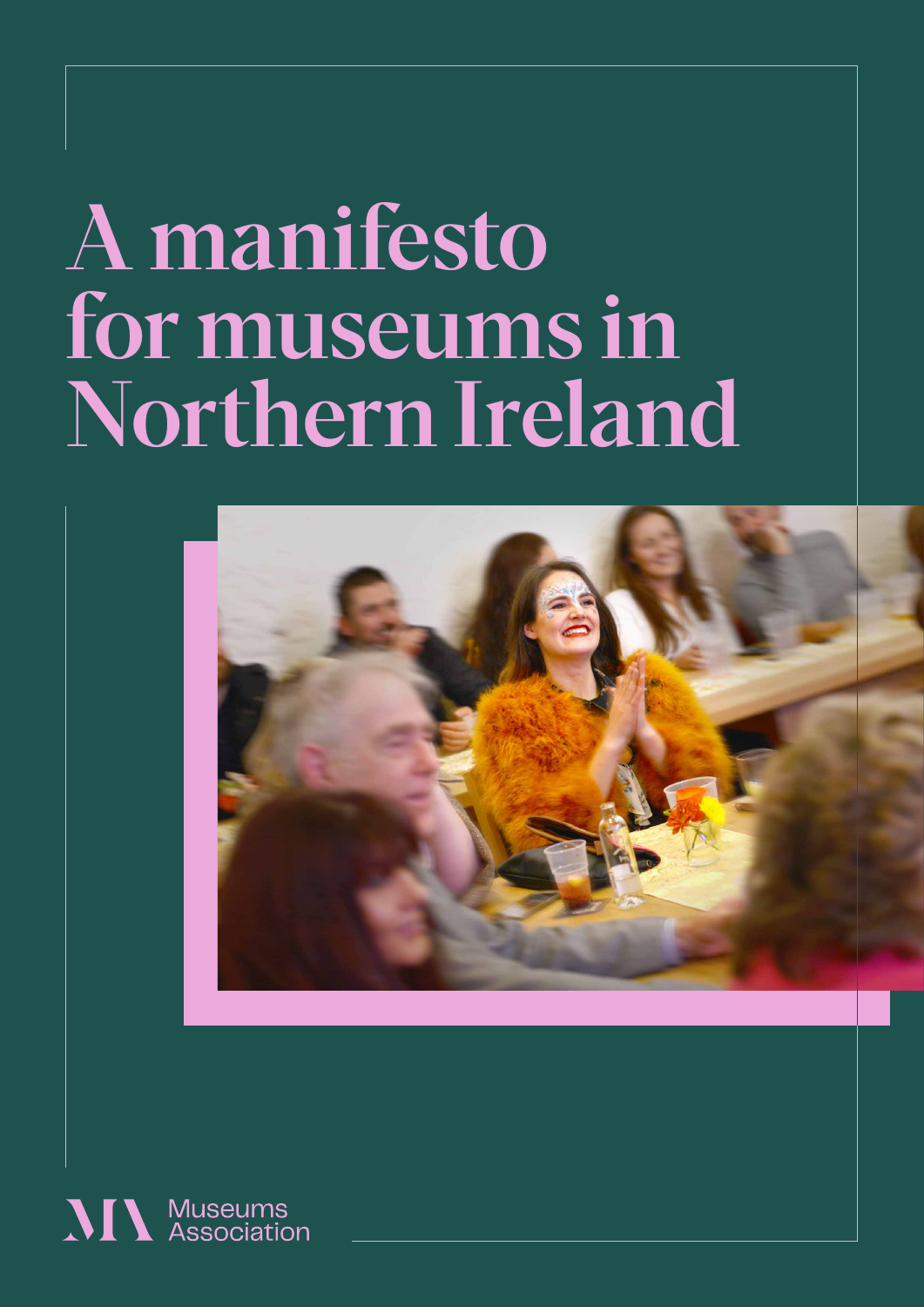There are over 40 museums across Northern Ireland of different types, size and focus – including national, independent, local council, university and regimental museums. They have diverse collections covering social history, art, natural history and archaeology and the one thing they have in common is that they work with local people to enhance health and wellbeing, create a sense of place and belonging and provide space to address contemporary issues such as climate change and the legacy of empire and slavery.

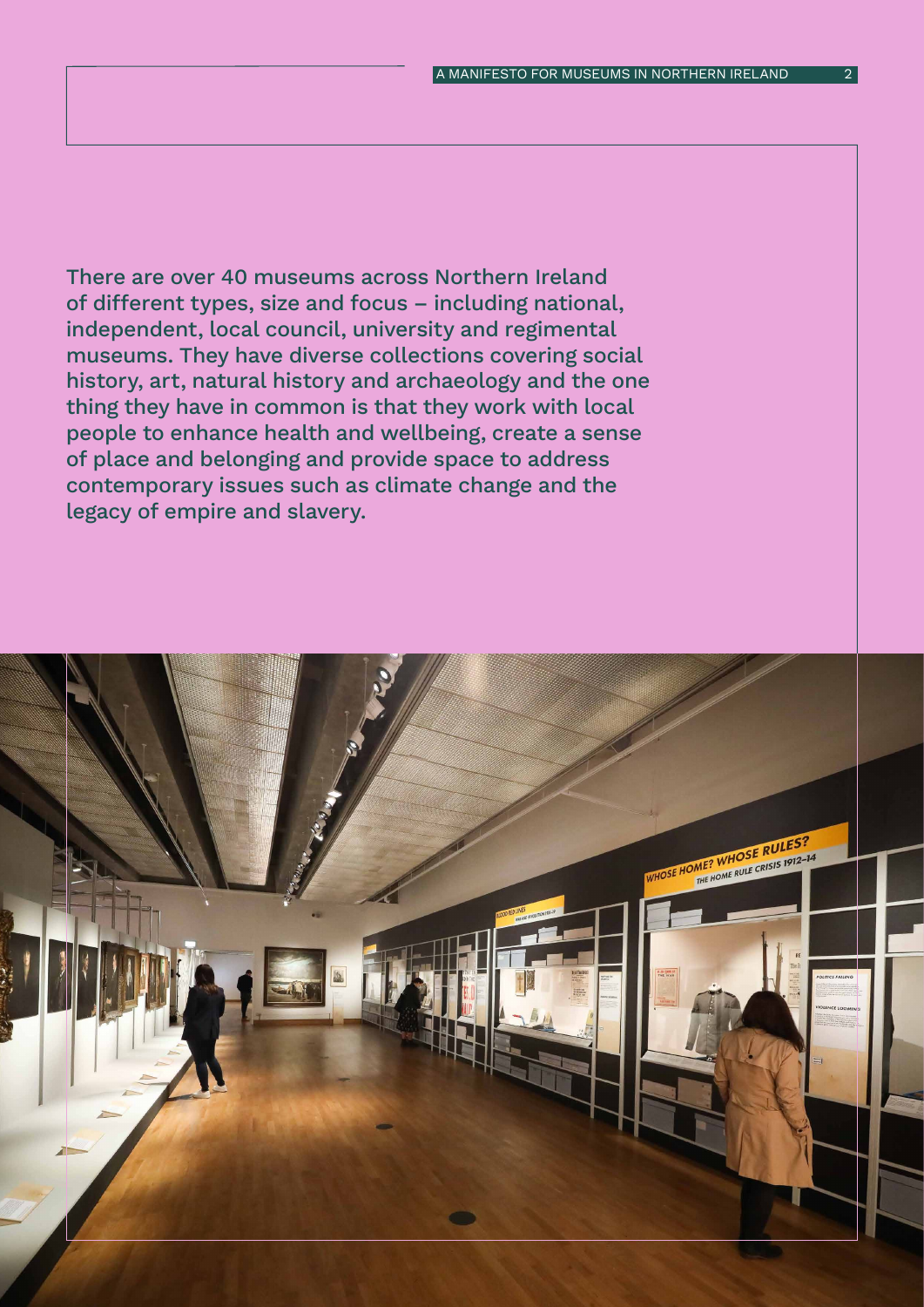Museums reflect the stories, achievements and ambitions of everyone across Northern Ireland, and make it a better place to live, work and visit. In addition to their significant social and cultural role, they also directly benefit our economy, particularly through tourism, employment and skills.

Museums in Northern Ireland are focal points for local people. They provide a sense of place; raise awareness of crucial topics such as the climate crisis, diversity and equality; and provide services for local people – especially during the pandemic.

However over the past two years museums have faced serious challenges and many have been closed or forced to operate at muchreduced capacity. Brexit adds additional uncertainty to the operating environment.

Northern Ireland museums are already delivering positive outcomes across the Programme for Government and are wellplaced to help society recover from the impact of Covid-19. Our museums can:

- support everyone to reach their potential and enjoy healthy and active lives.
- raise public awareness and action on the climate emergency and support people to live and work sustainably
- support children and young people have the best start in life through providing learning opportunities for all
- contribute to the rebuilding tourism and the visitor economy to encourage domestic and international tourism
- help Improve wellbeing, participation and community cohesion and support the creation of an equal and inclusive society where everyone is valued and treated with respect
- encourage and promote reconciliation, tolerance and meaningful dialogue between those of different national and cultural identities with a view to promoting parity of esteem, mutual respect, understanding and cooperation.

The Museums Association's Museums Change Lives campaign demonstrates clearly how museums contribute towards meeting all of these priorities: [Museums Change Lives](https://ma-production.ams3.digitaloceanspaces.com/app/uploads/2020/08/17070033/MCL-NI-2020.pdf)  [Northern Ireland.](https://ma-production.ams3.digitaloceanspaces.com/app/uploads/2020/08/17070033/MCL-NI-2020.pdf)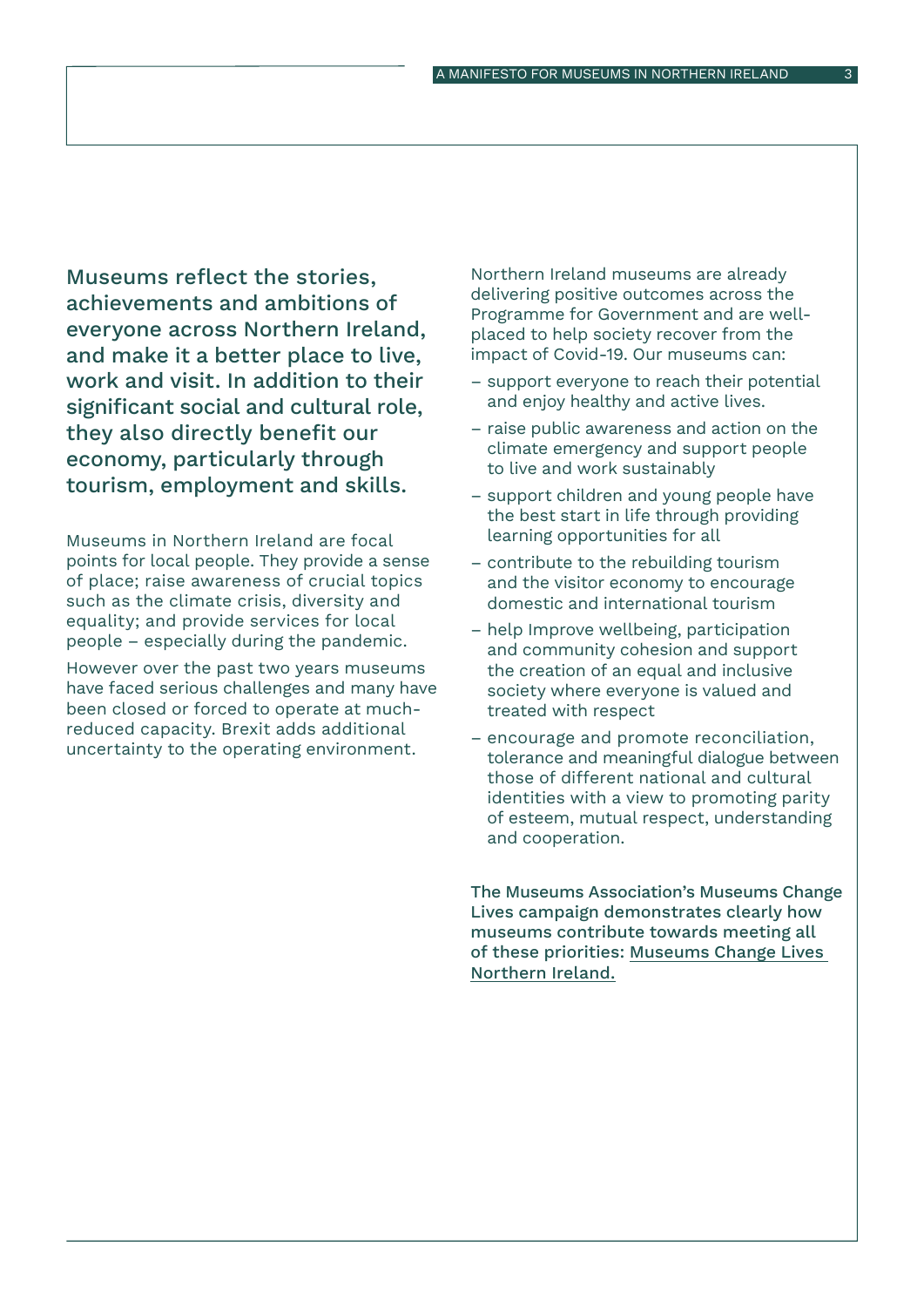## What next for museums in Northern Ireland?

As we rebuild our society museums will have a unique role, including:

- growing civic pride in place and environment
- regenerating the local and national economy
- developing participatory learning experiences and resources
- fostering physical and mental health and wellbeing
- tackling poverty and creating opportunities for those most at risk of socio-economic exclusion
- encouraging green tourism and 'staycations' by ensuring local areas have a varied offer to attract domestic tourists
- promoting learning about the climate crisis, diversity, equality and anti-racism

## Key issues for the next administration

Museums in Northern Ireland are committed to delivering the best service for local people, in order to do so they must be on a sound footing to deliver this work. With investment and support from the Assembly, museums in Northern Ireland can support recovery and wellbeing and provide space and inspiration for learning, creativity and enjoyment.

There are several practical steps that can be taken by the new administration including the creation of a new museum policy which could:

- set a strategic direction for museums in Northern Ireland
- distribute strategic investment in museum provision across Northern Ireland
- support greater collaboration across types of museums and maximise the collective public value of museums
- support the Northern Ireland Museums Council as a development body that works with sector partners to support museums of all types.

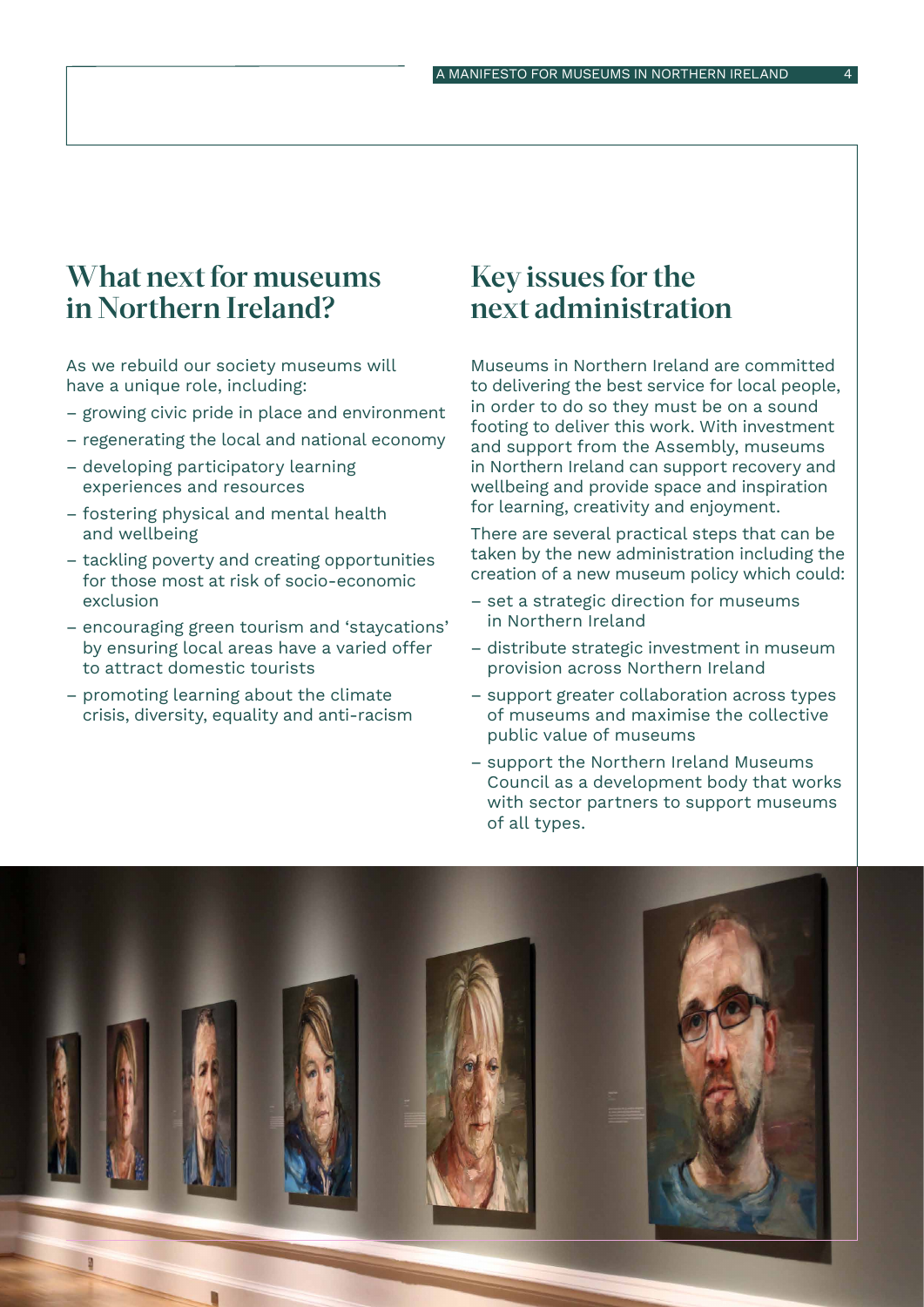

Investment in the following areas would support museums to deliver for everyone:

- Digital infrastructure, capacity and skills development. Coordinated investment in digital infrastructure and skills will enable museums to create a sustainable hybrid model of real and online events, programming and engagement for the future.
- Developing a skilled and diverse workforce which ensures that local museums in Northern Ireland truly reflect and represent everyone.
- Ensuring that local museums can work with and welcome local people as thriving civic spaces where everyone can contribute to the understanding of museum collections, stories and ideas.
- Support culture-led tourism and economic initiatives such as festivals. These events are vital in attracting visitors to museums and supporting domestic tourism.
- Attracting other government and philanthropic investment in museums by working with governments, agencies and donors to identify projects that will promote socially purposeful investment.